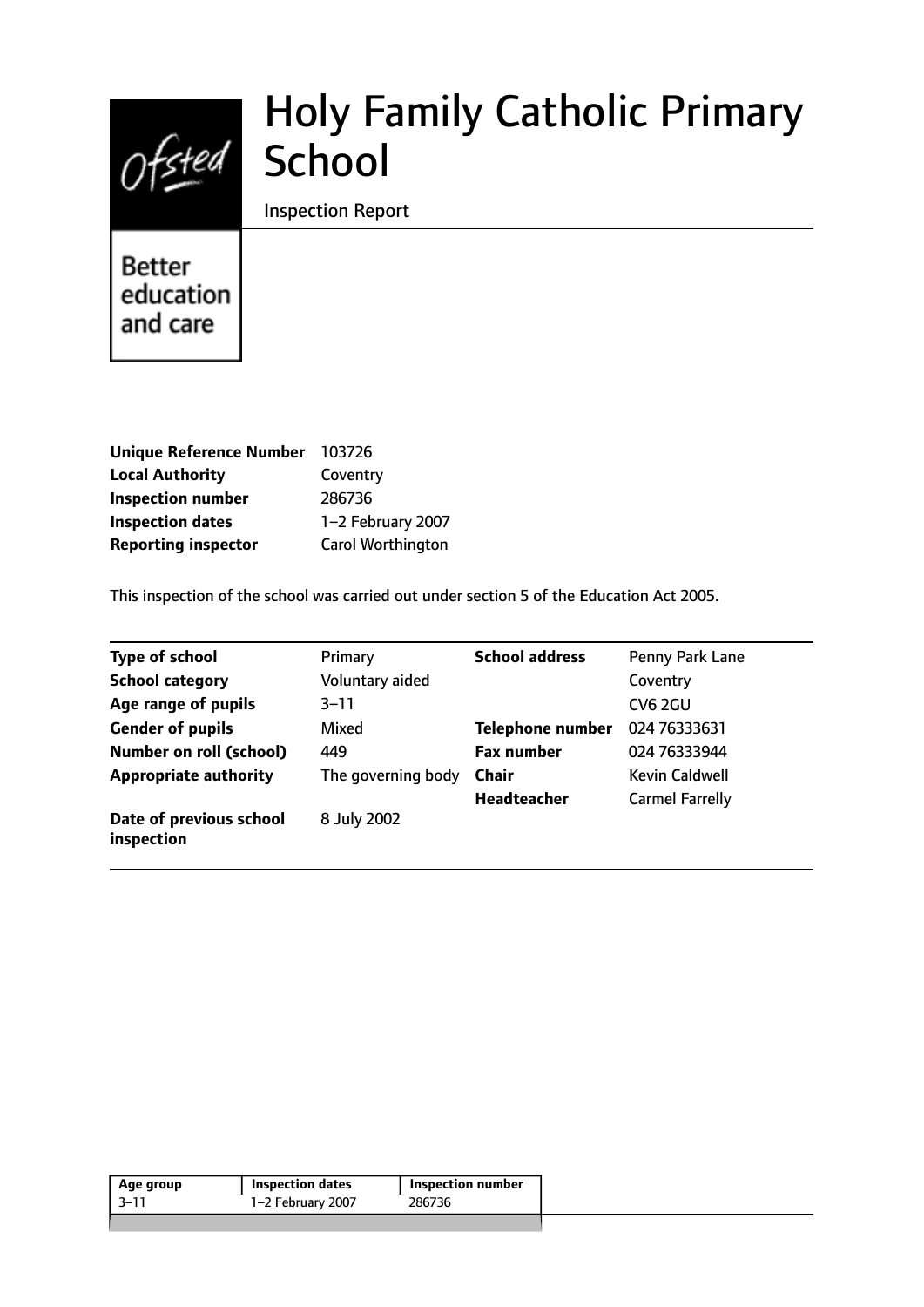© Crown copyright 2007

Website: www.ofsted.gov.uk

This document may be reproduced in whole or in part for non-commercial educational purposes, provided that the information quoted is reproduced without adaptation and the source and date of publication are stated.

Further copies of this report are obtainable from the school. Under the Education Act 2005, the school must provide a copy of this report free of charge to certain categories of people. A charge not exceeding the full cost of reproduction may be made for any other copies supplied.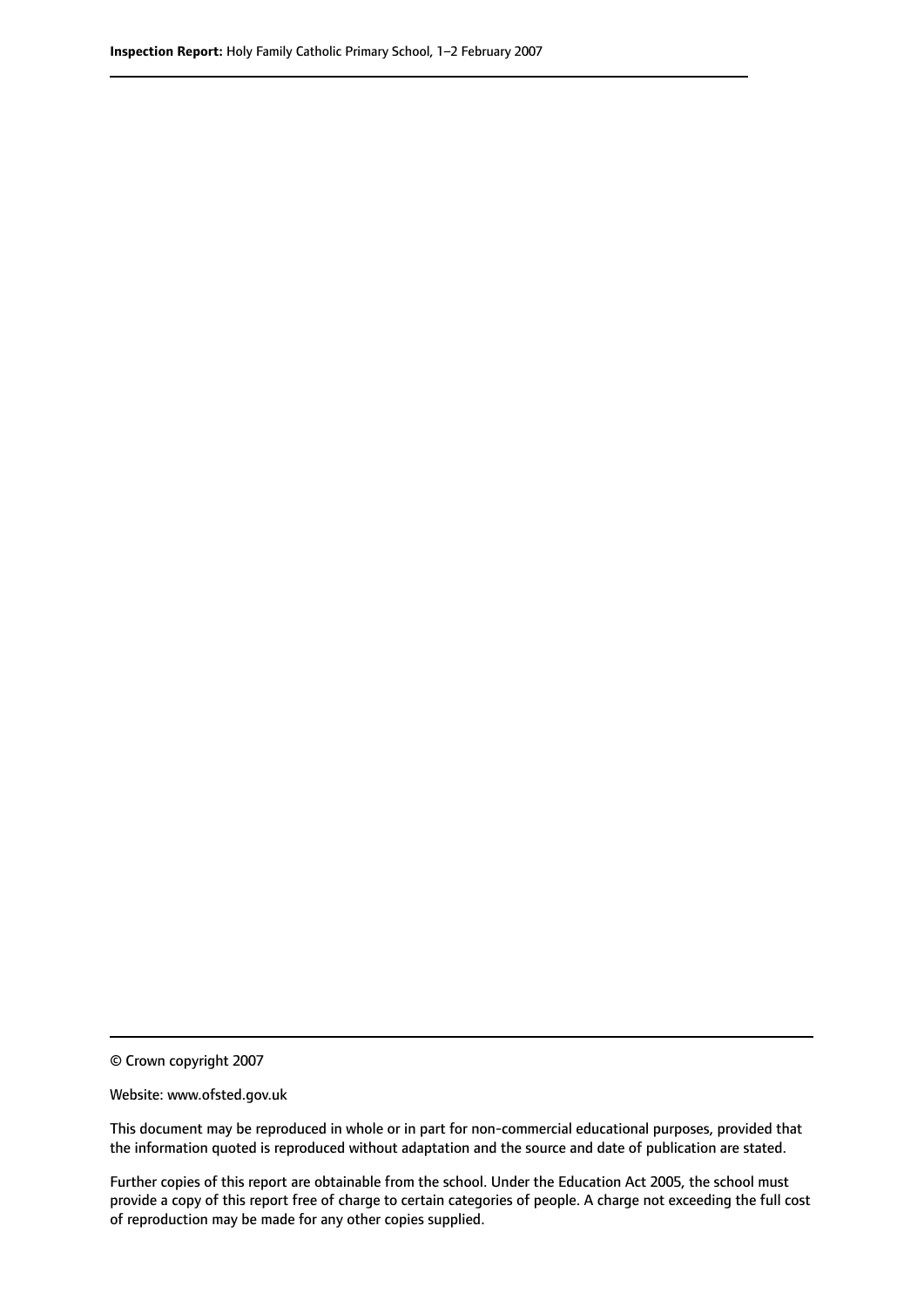# **Introduction**

The inspection was carried out by three Additional Inspectors.

## **Description of the school**

This is a large primary school. Almost all children are White British and just over 80% are Catholic. The proportion with learning difficulties or disabilities is currently average, but fluctuates from year to year. Attainment on entry to the Nursery is below average.

# **Key for inspection grades**

| Grade 1 | Outstanding  |
|---------|--------------|
| Grade 2 | Good         |
| Grade 3 | Satisfactory |
| Grade 4 | Inadequate   |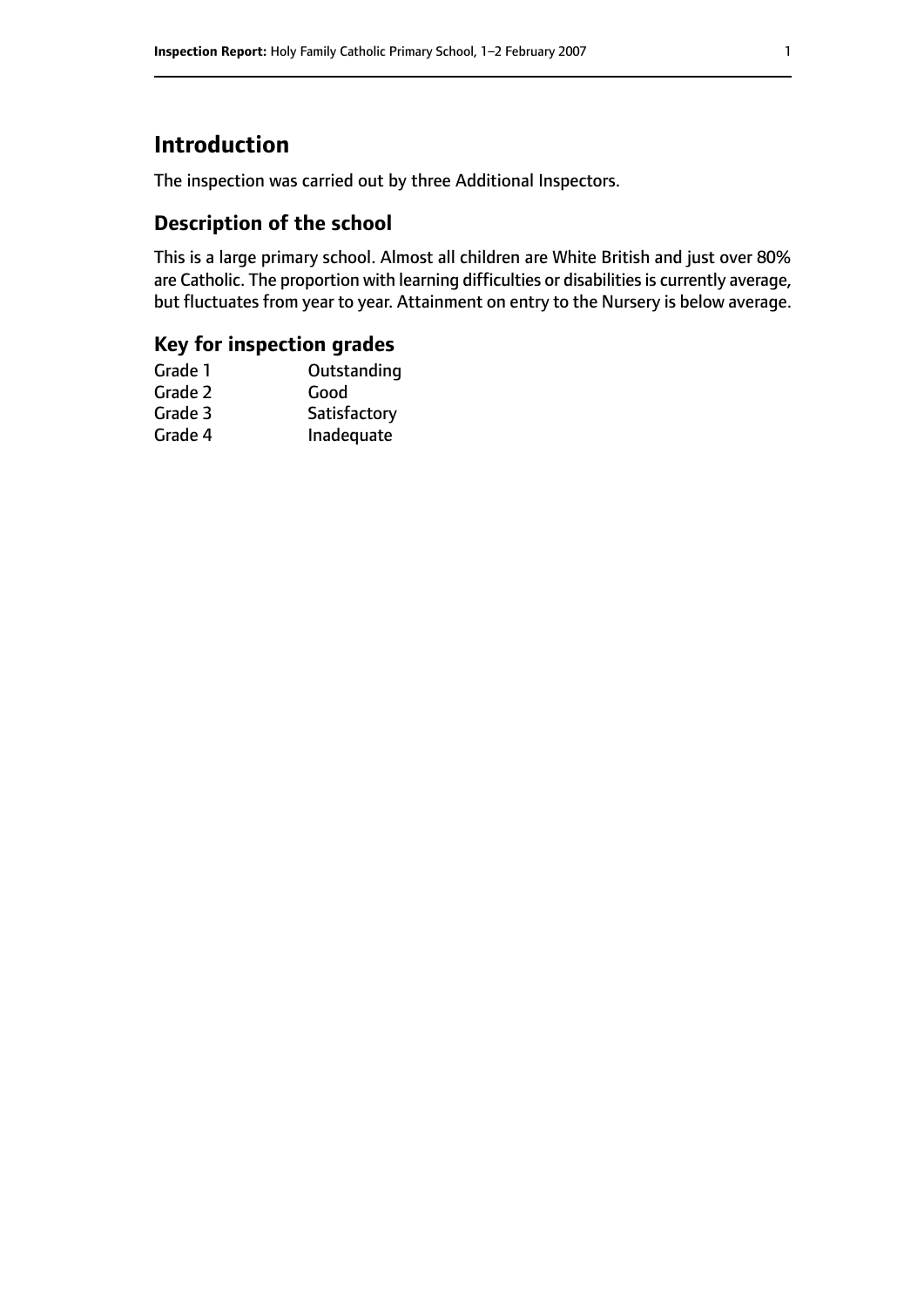## **Overall effectiveness of the school**

#### **Grade: 2**

This is a good school with excellent features. The headteacher's outstanding leadership is characterised by a constant striving for excellence, in which she is completely supported by the senior leadership team and the whole school community, including the governing body which gives excellent support. The excellent teaching in the Foundation Stage very soon enables children to become confident, independent learners who really enjoy school and make rapid progress. The school's outstanding care, guidance and support are continuous and produce well mannered, polite children who have the confidence to make moral choices and show respect and tolerance for those who are different. Their personal development and well-being are excellent.

Leadership and management are good throughout the school and excellent in the Foundation Stage. The school was not given any substantial areas for improvement at its last inspection, but has nevertheless made significant gains, particularly in its rising standards and partnerships with other schools and organisations that enrich the curriculum. Very thorough monitoring and evaluation of teaching and learning ensure that they are consistently good, and because of this, pupils make good progress and achieve well. Standards are above average by Year 6 in English, mathematics and science. Pupils are well equipped in literacy and numeracy for the secondary curriculum, but they are not given enough opportunity to develop skills in information and communication technology (ICT). Teachers are always keen to find new ideasto improve their pupils' learning, and the recent introduction of the International Primary Curriculum has already resulted in some exciting challengesin science and technology, which pupils say they particularly enjoy because they have opportunities to learn more independently. Those of higher ability, however, are not always sufficiently challenged and do not always achieve their full potential in lessons, though the school has now identified more able readers and writers with a view to addressing this.

Parents are generally supportive and highly appreciative of what the school offers their children, but some take them out of school for family holidays and this depresses the attendance rate.

#### **What the school should do to improve further**

- Give more opportunity for pupils to improve their ICT skills by enabling them to use computers more in all subjects.
- Give pupils of higher ability more extension work in lessons to help them reach their potential.

# **Achievement and standards**

#### **Grade: 2**

Outstanding provision in the Foundation Stage results in excellent progress, particularly in personal, social and emotional development. This enables children to interact well and to gain the confidence and independence to learn. By the end of Reception, almost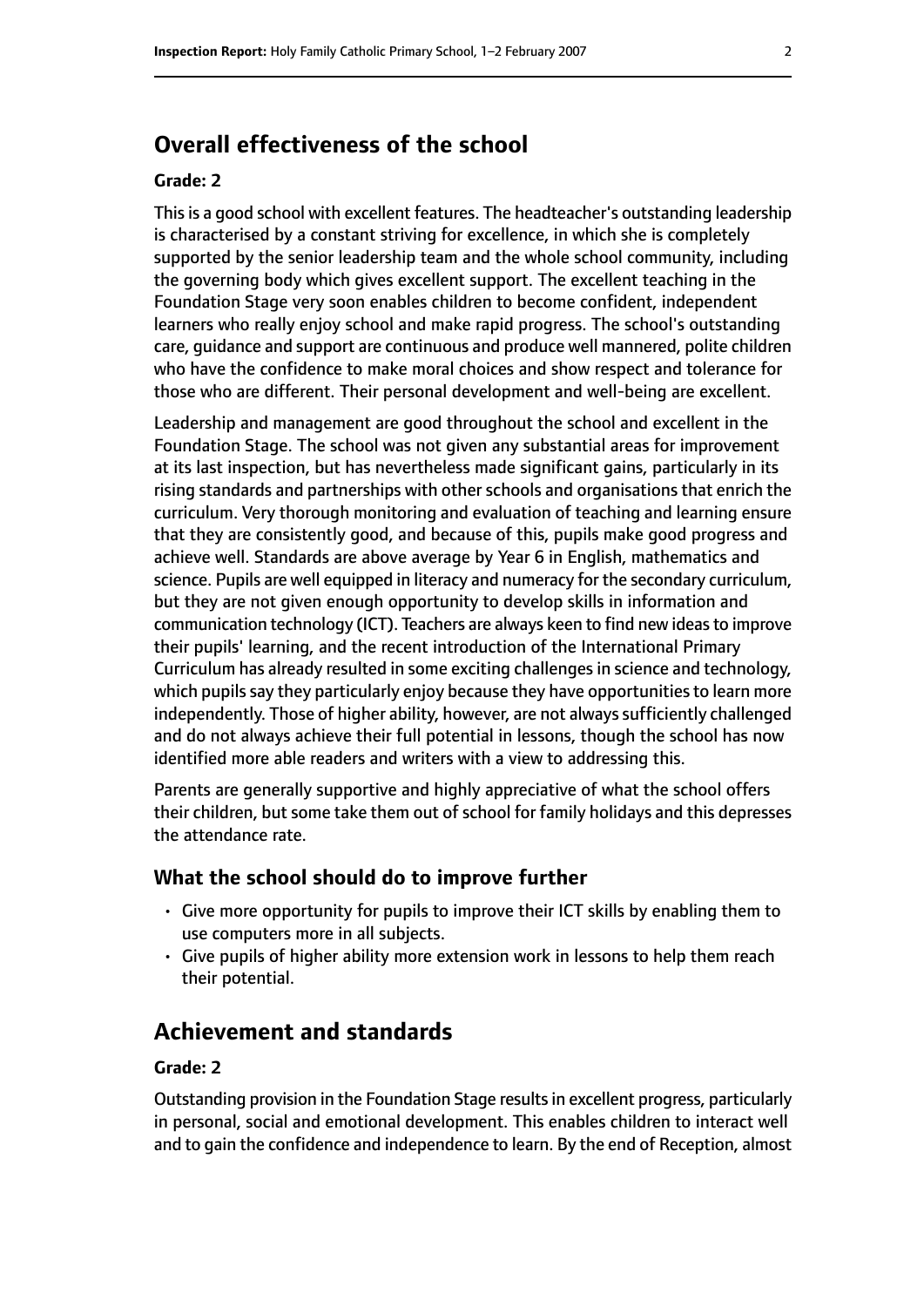all children have met the early learning goals and are ready for the challenges of the National Curriculum. Progress continues to be good during Key Stage 1 and pupils achieve well. By the end of Year 2, they attain above average standards in reading, writing and mathematics. In Key Stage 2, the good progress and achievement continues. In the 2006 national tests, the value added by the school was significantly above average. This is particularly notable as well over half the boys in that year had learning difficulties or disabilities. The outstanding progress this group made was due to the excellent quidance and support they received from the school's special needs provision. The school's focus on the development of English, particularly writing, was particularly effective in both key stages in 2006.

## **Personal development and well-being**

#### **Grade: 1**

Pupils' personal development is outstanding. Pupils are enthusiastic about their work and show a firm commitment to learning. As a result, their behaviour in class and around the school is excellent and is often commented on favourably by parents and visitors to the school. Pupils thoroughly enjoy school; they feel safe and highly appreciated. Their spiritual, moral, social and cultural development is outstanding and reflects the Catholic ethos of the school. Pupils' social skills are strong and, as a result, they get on very well with each other and with adults alike. They are highly capable of reflecting on their actions and those of others, and do not hesitate to make moral choices when the need arises. Through the school's growing international links, pupils are becoming increasingly aware of the different cultures in the world and they learn to respect those different from their own. Attendance is slightly below the national average because some parents take their children away for holidays in term time. The school is taking a range of constructive steps to address this.

All pupils regularly participate in an extensive range of physical activities, both in and out of school hours. They are highly aware of the concept of maintaining a healthy way of life. They learn about a balanced diet and put this knowledge into practice by eating fruit and vegetables as a matter of routine. Pupils are conscious of securing their own and others' safety in lessons and beyond. Their willingness to go out to the local community to entertain the elderly, for example, and their acute awareness of the need to protect the environment are sure signs of their commitment to making a positive contribution for the common good. Through running small enterprises, such as the school tuck shop, pupils are beginning to learn some entrepreneurial skills. Their proficiency in literacy and numeracy is helping to prepare them well for their future.

# **Quality of provision**

#### **Teaching and learning**

#### **Grade: 2**

Teaching and learning are good throughout the school, with particular strengths in the Foundation Stage and upper Key Stage 2. Teachers plan together for their particular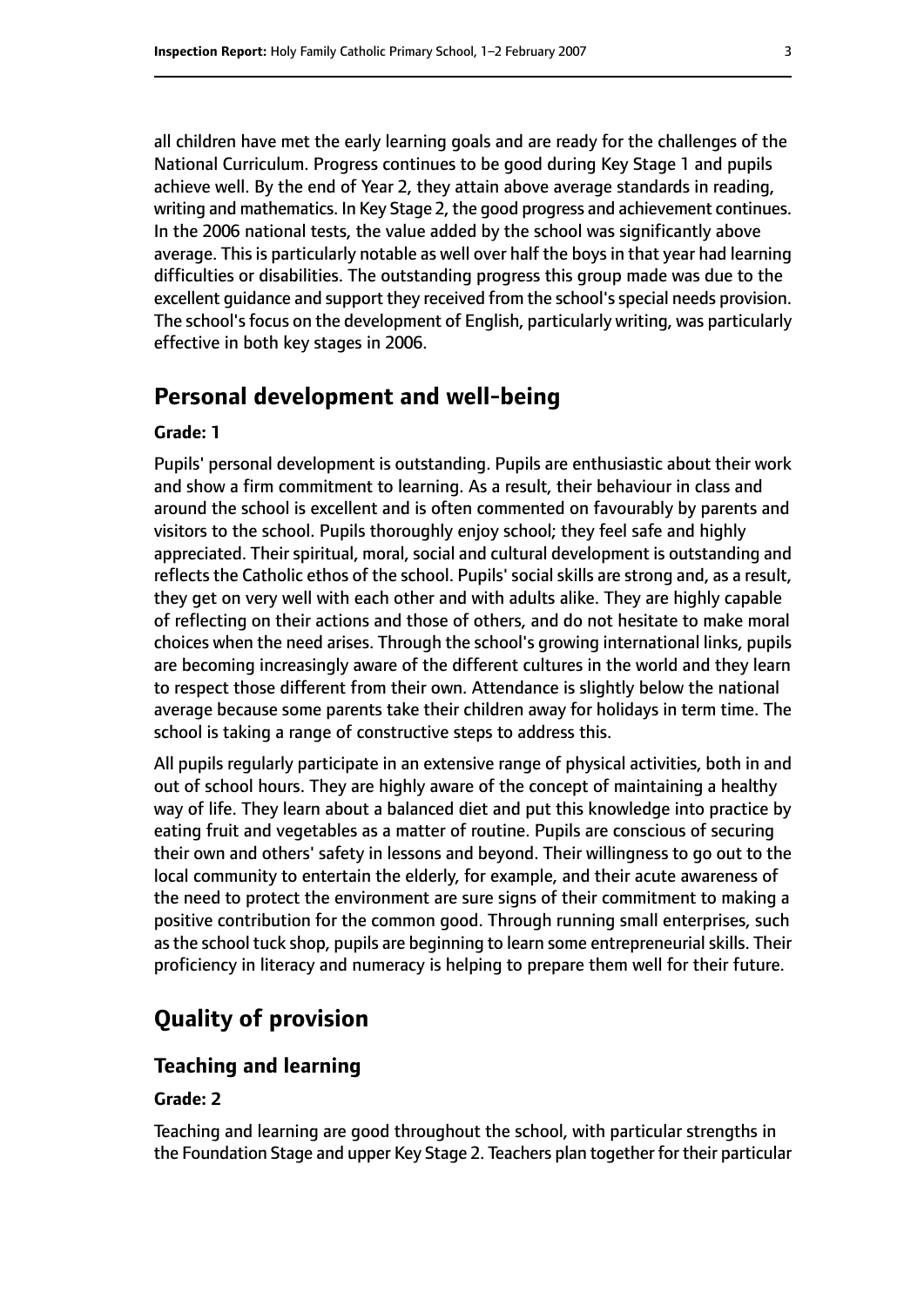year groups. This ensures that good practice is shared and that all pupils study the same topics. Teachers use clear success criteria so that pupils understand what is required of them; they are beginning to work out for themselves how far they have met these criteria. The work of the more able pupils, however, shows they are not always fully challenged with more difficult tasks or extension work. Learning is accelerated by the well trained support staff, who help pupils with learning difficulties or disabilities particularly well, and at times, those of higher ability.

Teachers make particularly good use of questioning, and this often leads to lively debate, developing pupils' confidence and spoken English well. Teachers show great enthusiasm and enjoy seeing their pupils learn. This makes for exciting project work, the evidence for which can be seen in models all over the school. In a corridor, for example, there is a model of a tranquil woodland habitat, and in a Year 6 classroom a working funfair and models of the Iron Man. In the nursery playground is a little pigs' house being built of real bricks by children themselves, with expert help. Marking and assessment are very thorough in English, mathematics and science. Pupils are given guidance on how well they have done and how to improve, so their literacy and numeracy develop to a high standard, preparing them well for the demands of secondary school. Teachers' use of ICT in class is good with interactive whiteboards, but they do not plan for their pupils to use computers often enough. The development of such skills, therefore, does not match those of literacy and numeracy.

#### **Curriculum and other activities**

#### **Grade: 2**

The good curriculum successfully meets pupils' needs and interests from the moment they begin the Foundation Stage. The recent introduction of the International Primary Curriculum is broadening opportunities for some exciting projects where literacy is being enriched by creativity, as in Year 5's study of Spain, which encompasses Flamenco dancing and the learning of the Spanish language. Music is a particular strength of the school; many pupils take the opportunity to learn an instrument and to sing in the choir.

The focus on developing basic skills in literacy and numeracy is good. Equipment in the newly refurbished ICT suite is up to date, but not all pupils have regular opportunities to work there to develop their computer skills. There is a good range of visits and visitors that contributes significantly to pupils' personal and academic development. The school council's choice of a day trip to Birmingham's Sea Life centre, for example, had pupils in the winning house bubbling with excitement. Year 6 pupils enjoy the annual residential trip to Wales, and there is a very good range of out-of-school activities that help to make school interesting and enjoyable. Many of these activities help the children to stay fit and enjoy competition.

#### **Care, guidance and support**

#### **Grade: 1**

The care, guidance and support for pupils are outstanding. Together, they contribute significantly to the good progress pupils make in their academic work and to the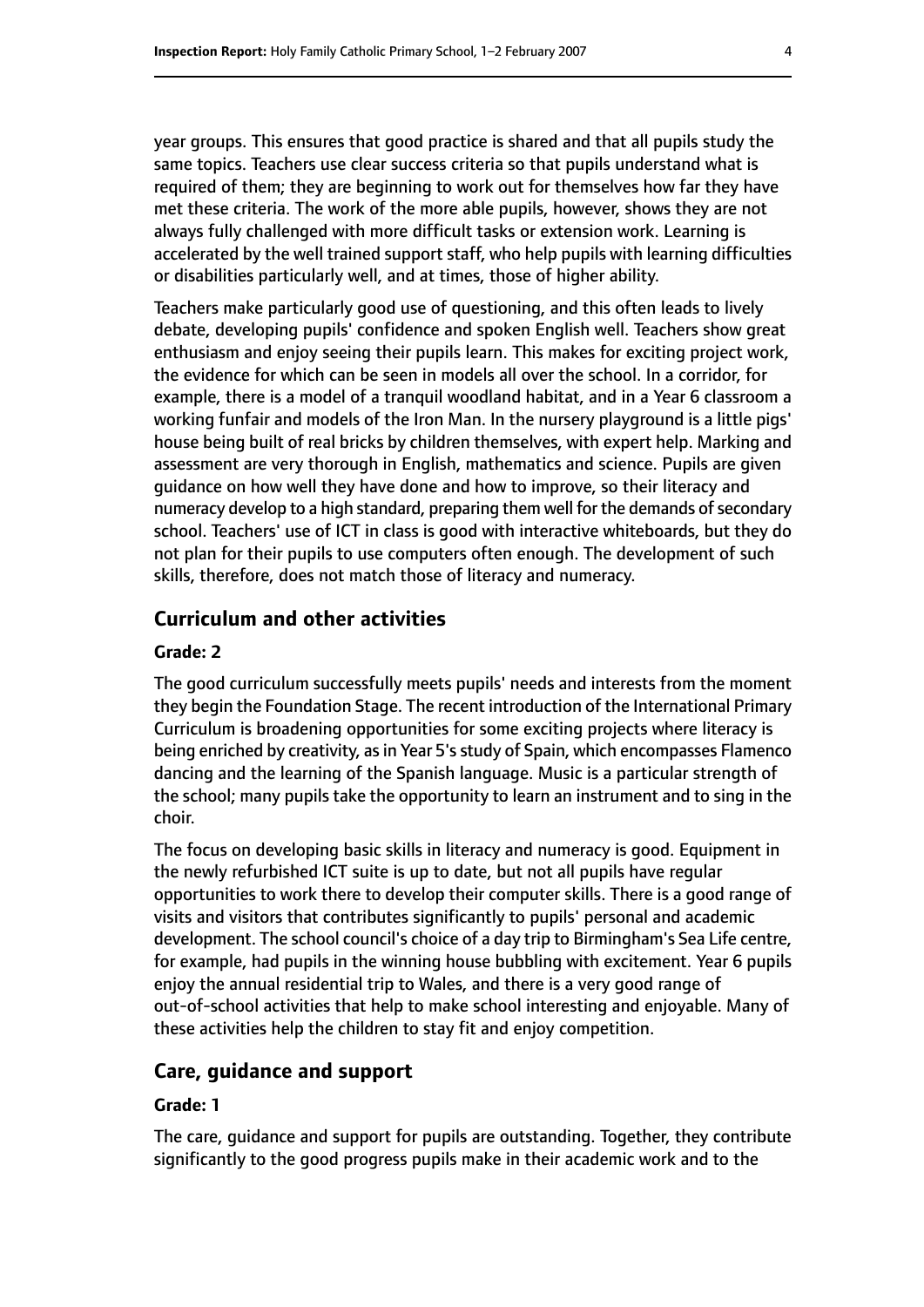excellent behaviour displayed everywhere in school. Adults are fully committed to and are successful in creating a safe and orderly school. As a result, pupils feel secure and know that their concerns will be heard. They also appreciate the good examples that adults in the school set for them. Pupils were eager to disclose to inspectors that in encouraging them to eat fruit, adults themselves are keen to be seen eating fruit.

Child protection arrangements are in good order and working well. The well considered transition arrangements ensure smooth passage for pupils transferring to secondary school, and for children moving from the Foundation Stage to Year 1. This particular process is meticulously planned to guarantee continuity of skills essential for success in Key Stage 1 and beyond.

The care for academic development is equally effective. Assessment arrangements are secure and provide rich information for staff to track pupils' progress as they move through the school. The information helps staff to identify pupils who are making the expected progress, as well as those who exceed their targets and those who stand still or regress. A range of effective intervention programmes is now available to ensure that all pupils, including those with learning difficulties or disabilities, make at least good progress. High ability pupils are not always given the best opportunity to fully reach their potential, however, but the school is starting to address this for able readers and writers. Teachers are adept in establishing effective links with other local schools and agencies, including businesses such as the Jaguar plant, to promote pupils' personal development.

# **Leadership and management**

#### **Grade: 2**

Leadership and management are good overall, and they are excellent in the Foundation Stage. The headteacher is excellent. She has a very clear vision for the school and, with the leadership team, has created first rate conditions for learning and brought about a drive for continual improvement. As a result, pupils' personal development is excellent and above average academic standards at the end of Key Stage 2 have been maintained and improved annually.

Strong and consistent leadership has ensured that very thorough systems are used for evaluating aspects of the work of the school. The school improvement plan clearly identifies the school's priorities and past initiatives are reviewed thoroughly to assess their degree of success. However, systems for evaluating cost-effectiveness and value for money in some areas are not as rigorously applied. The capacity for the school to improve further is good. The leadership team has a clear understanding of the necessary developments required to move the school forward. The views of the parents and the pupils are always carefully considered. Subject leaders manage their areas effectively, although systems to assess the pupils' work in subjects such as history, geography, art and design and technology are not yet fully developed.

The governing body provides excellent support to the school. Governors train regularly and are fully committed to the school. They oversee all aspects of the school's provision and make regular visits to keep in touch with how things are going. Their role in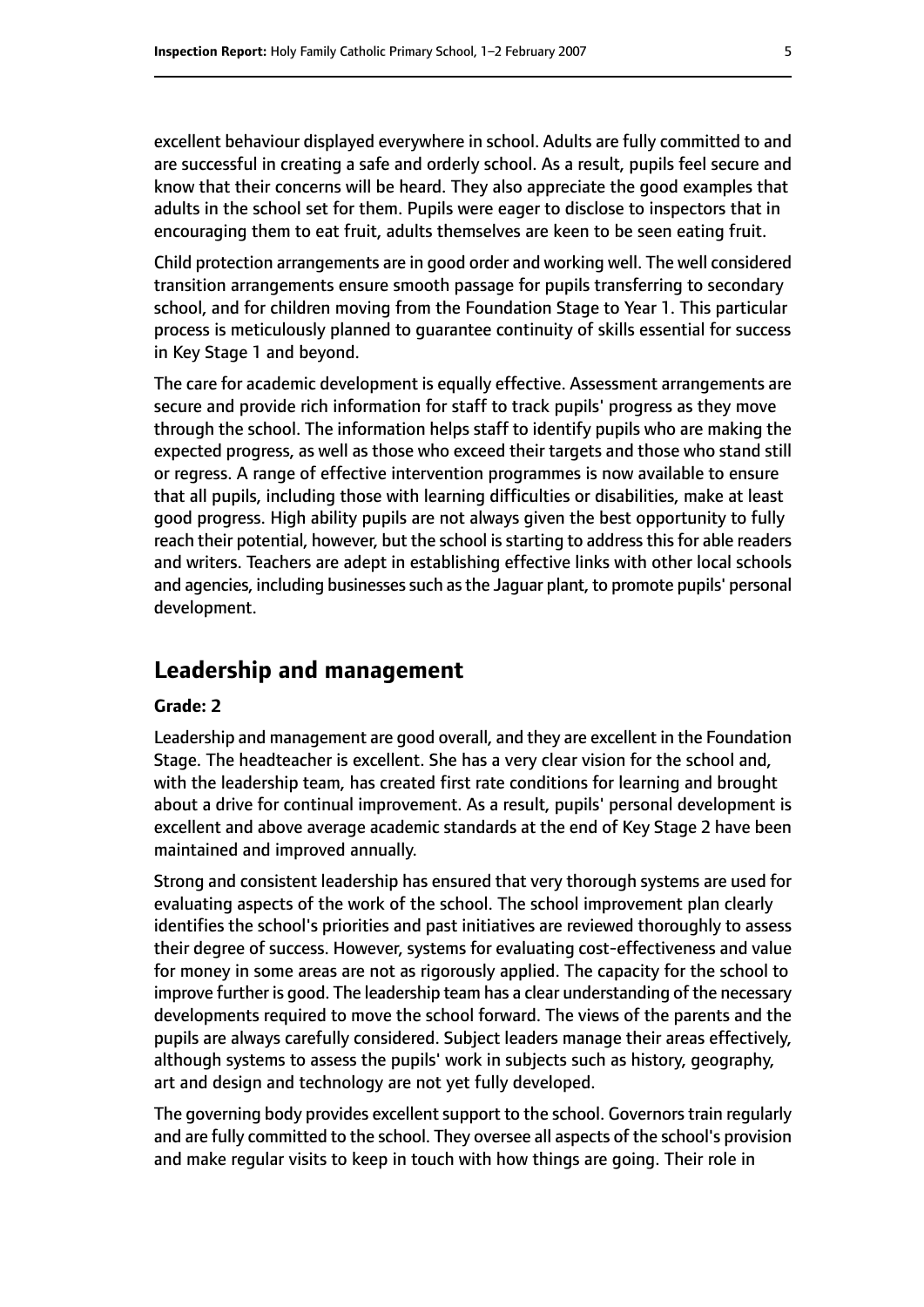challenging the work of the school and assessing key areas for future development is very well developed.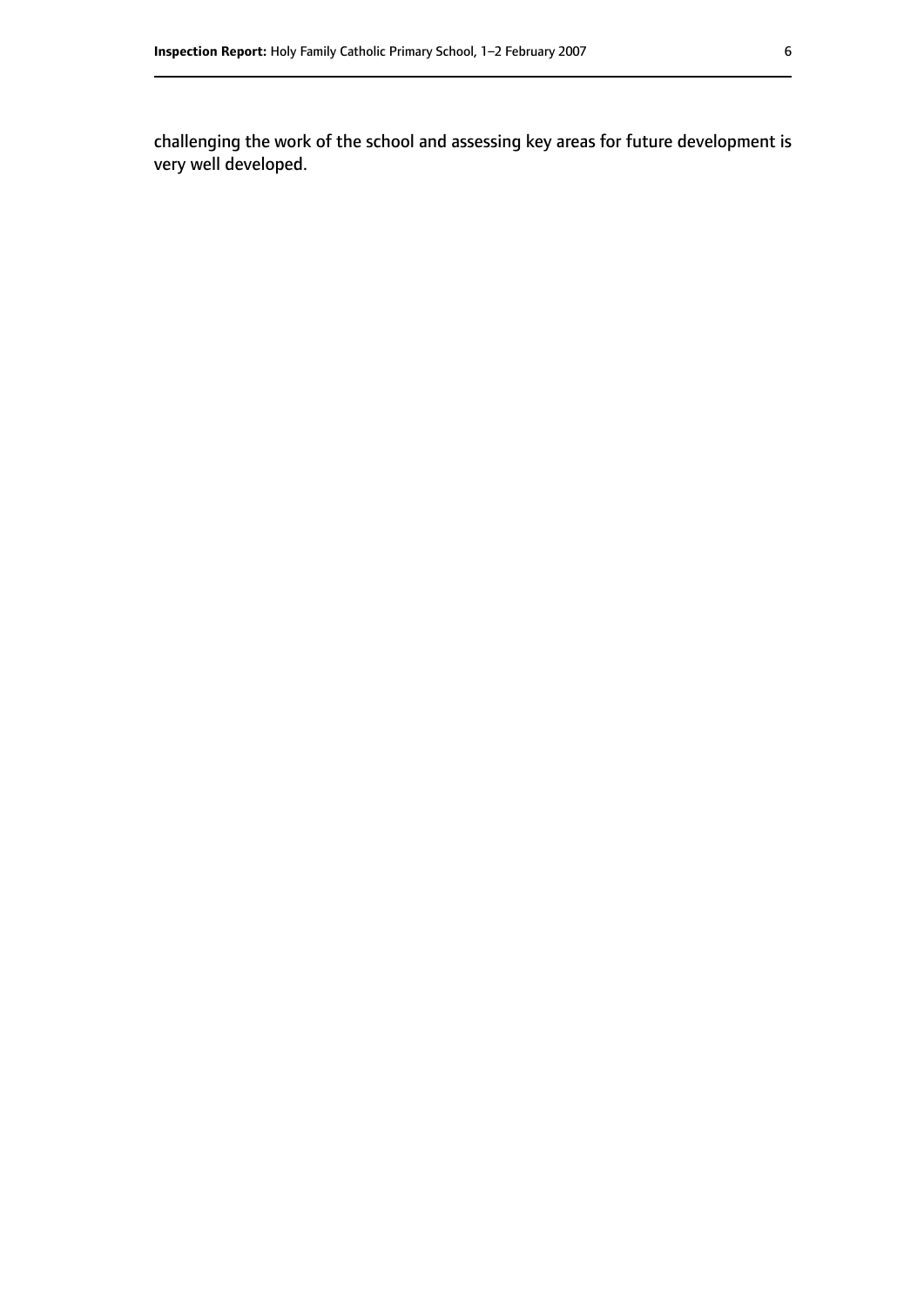**Any complaints about the inspection or the report should be made following the procedures set out inthe guidance 'Complaints about school inspection', whichis available from Ofsted's website: www.ofsted.gov.uk.**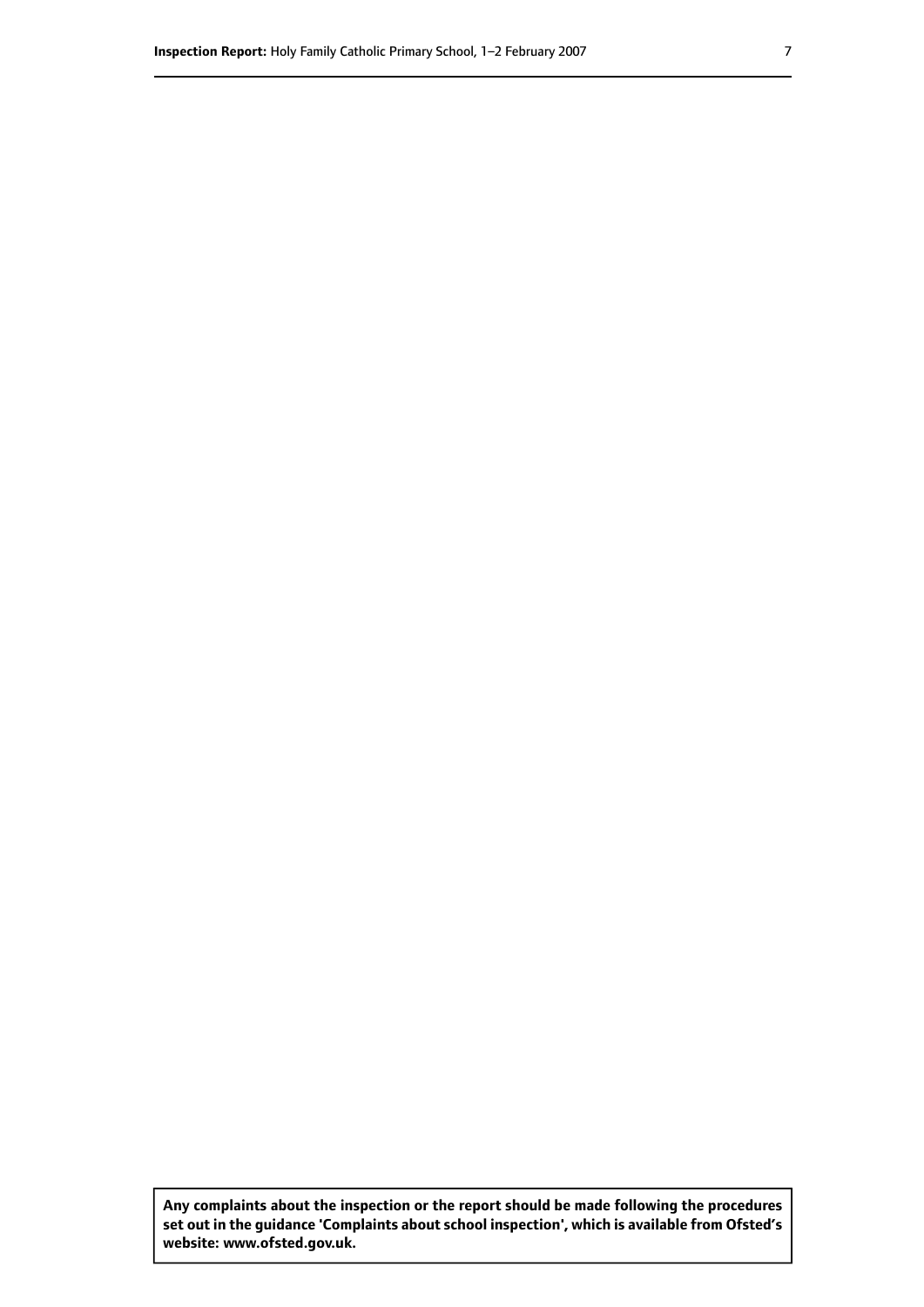# **Inspection judgements**

| Key to judgements: grade 1 is outstanding, grade 2 good, grade 3 satisfactory, and grade 4 | <b>School</b>  |
|--------------------------------------------------------------------------------------------|----------------|
| inadeauate                                                                                 | <b>Overall</b> |

# **Overall effectiveness**

| How effective, efficient and inclusive is the provision of education, integrated<br>care and any extended services in meeting the needs of learners? |     |
|------------------------------------------------------------------------------------------------------------------------------------------------------|-----|
| How well does the school work in partnership with others to promote learners'<br>well-being?                                                         |     |
| The quality and standards in the Foundation Stage                                                                                                    |     |
| The effectiveness of the school's self-evaluation                                                                                                    |     |
| The capacity to make any necessary improvements                                                                                                      |     |
| Effective steps have been taken to promote improvement since the last<br>inspection                                                                  | Yes |

## **Achievement and standards**

| How well do learners achieve?                                                                               |  |
|-------------------------------------------------------------------------------------------------------------|--|
| The standards <sup>1</sup> reached by learners                                                              |  |
| How well learners make progress, taking account of any significant variations between<br>groups of learners |  |
| How well learners with learning difficulties and disabilities make progress                                 |  |

## **Personal development and well-being**

| How good is the overall personal development and well-being of the<br>learners?                                  |  |
|------------------------------------------------------------------------------------------------------------------|--|
|                                                                                                                  |  |
| The extent of learners' spiritual, moral, social and cultural development                                        |  |
| The behaviour of learners                                                                                        |  |
| The attendance of learners                                                                                       |  |
| How well learners enjoy their education                                                                          |  |
| The extent to which learners adopt safe practices                                                                |  |
| The extent to which learners adopt healthy lifestyles                                                            |  |
| The extent to which learners make a positive contribution to the community                                       |  |
| How well learners develop workplace and other skills that will contribute to<br>their future economic well-being |  |

## **The quality of provision**

| How effective are teaching and learning in meeting the full range of the<br>  learners' needs?                      |  |
|---------------------------------------------------------------------------------------------------------------------|--|
| $\mid$ How well do the curriculum and other activities meet the range of needs<br>$\mid$ and interests of learners? |  |
| How well are learners cared for, guided and supported?                                                              |  |

 $^1$  Grade 1 - Exceptionally and consistently high; Grade 2 - Generally above average with none significantly below average; Grade 3 - Broadly average to below average; Grade 4 - Exceptionally low.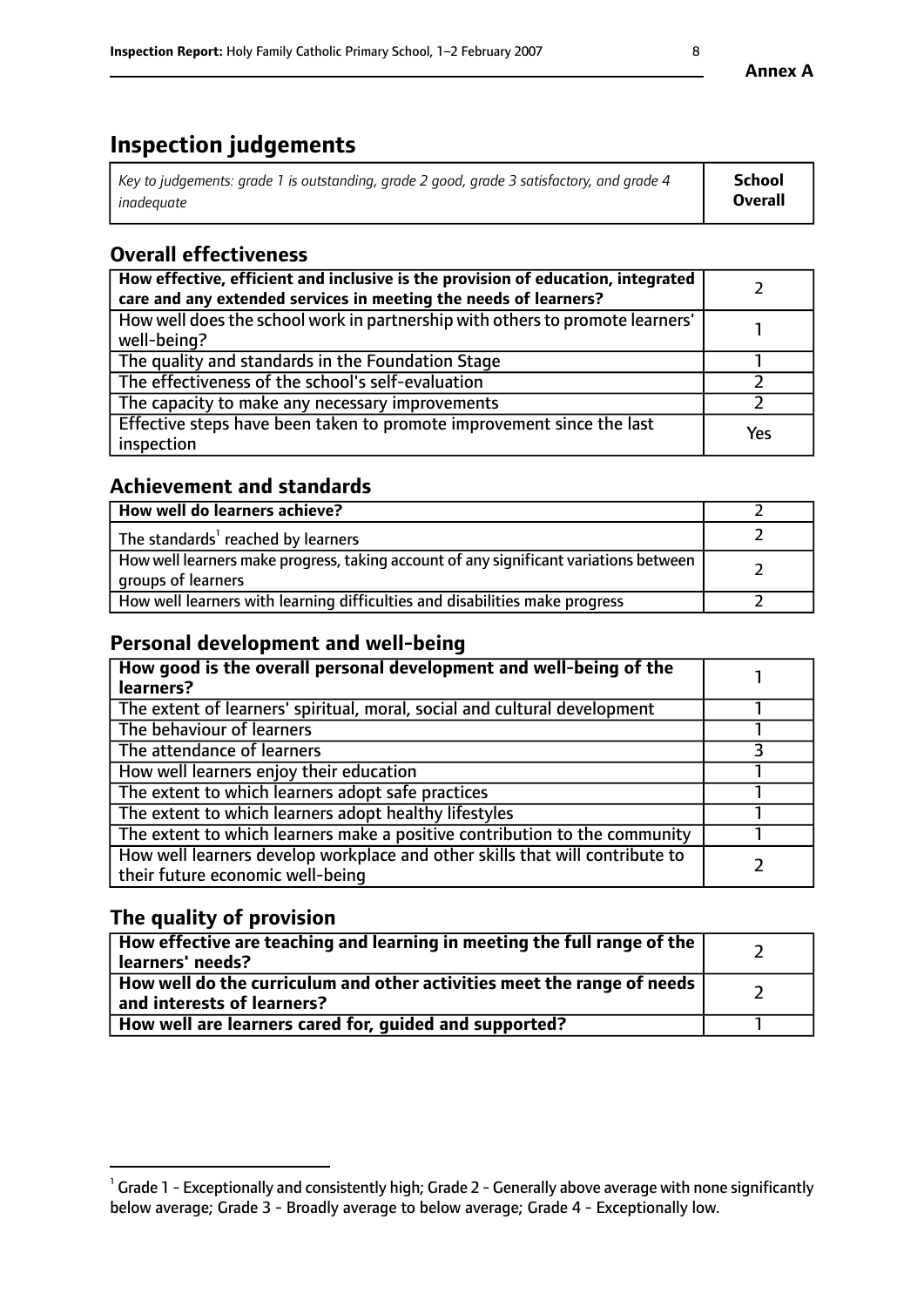# **Leadership and management**

| How effective are leadership and management in raising achievement<br>and supporting all learners?                                              |     |
|-------------------------------------------------------------------------------------------------------------------------------------------------|-----|
| How effectively leaders and managers at all levels set clear direction leading<br>to improvement and promote high quality of care and education |     |
| How effectively performance is monitored, evaluated and improved to meet<br>challenging targets                                                 |     |
| How well equality of opportunity is promoted and discrimination tackled so<br>that all learners achieve as well as they can                     |     |
| How effectively and efficiently resources, including staff, are deployed to<br>achieve value for money                                          |     |
| The extent to which governors and other supervisory boards discharge their<br>responsibilities                                                  |     |
| Do procedures for safequarding learners meet current government<br>requirements?                                                                | Yes |
| Does this school require special measures?                                                                                                      | No  |
| Does this school require a notice to improve?                                                                                                   | No  |